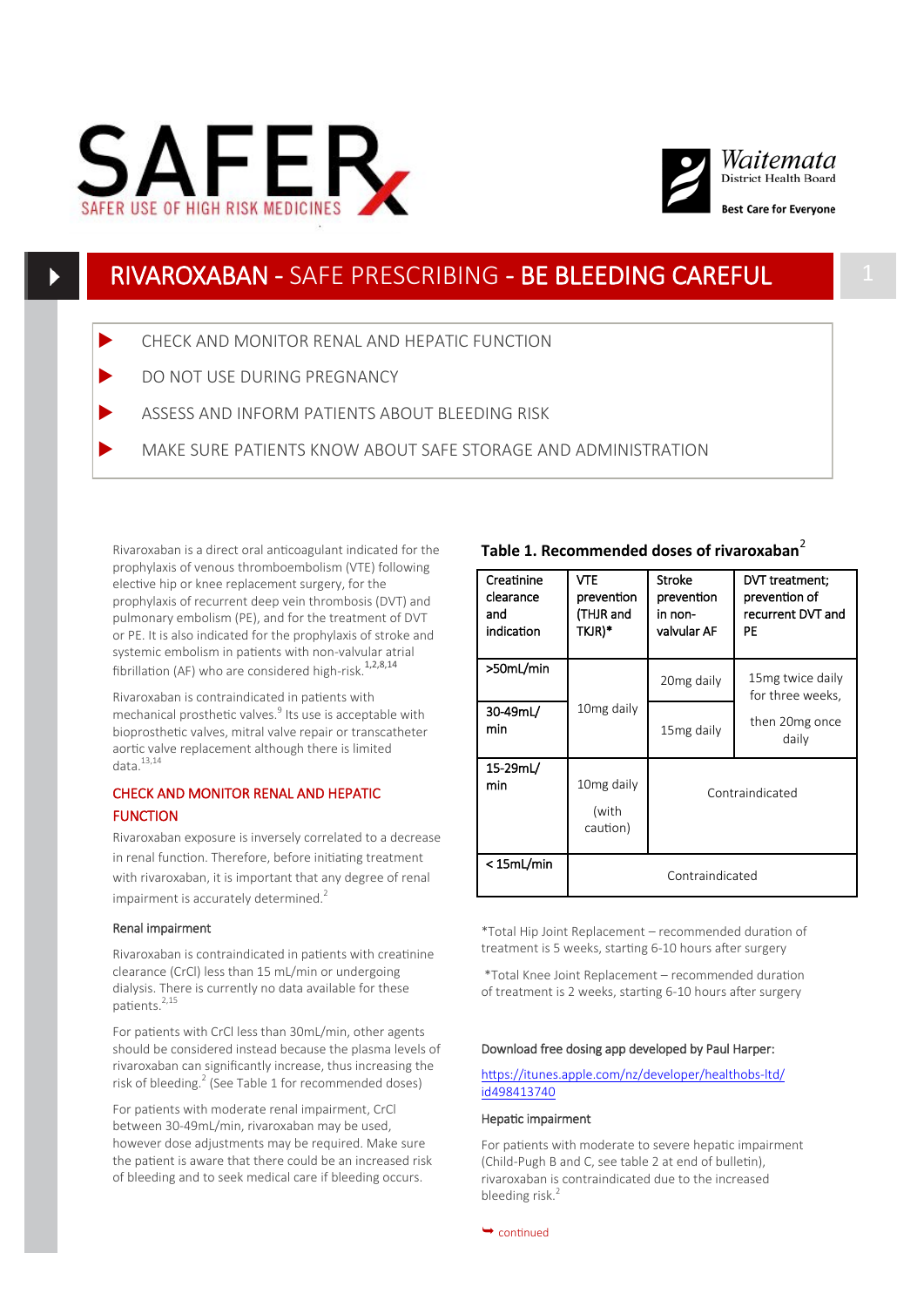



## **RIVAROXABAN**

Although there is no specific dose adjustment required for the elderly, increasing age may be associated with declining renal and hepatic function so rivaroxaban should be used with caution. Rivaroxaban is not recommended in those under 18 years due to a lack of available data.<sup>2</sup>

There is no specific dose adjustment required for differences in body weight.<sup>2</sup>

## DO NOT USE DURING PREGNANCY

Rivaroxaban is contraindicated during pregnancy because of the risk of bleeding and the evidence that rivaroxaban crosses the placenta.<sup>2</sup> It is important that women of childbearing potential are aware that there is no data available about its use in pregnant women, so effective contraception should be used.

No data from breast-feeding mothers is available, so it is contraindicated during breast-feeding.<sup>2</sup>

## ASSESS AND INFORM PATIENTS ABOUT BLEEDING RISK

As with other anticoagulants, there is a risk of bleeding, so caution is needed. Patients should be advised to inform their doctor if they experience any nose bleeds, blood in the urine or stools or cough up blood.<sup>4</sup> Rivaroxaban has a relatively short half-life (5-13 hours) so if patients notice any bleeding it would be advisable to delay the next administration until they have been assessed.<sup>5</sup>

Patients should let their dentist know they are taking an anticoagulant and inform their doctor if they need to have a dental or surgical procedure.<sup>4</sup> If an invasive procedure or surgical intervention is required, rivaroxaban may need to be withheld (the duration of which is dependent on individual patient factors).

Rivaroxaban should not be prescribed to patients with clinically significant active bleeding, or to those who are at significant risk of bleeding.

Examples include recent gastro-intestinal ulcer, oesophageal varices, or following recent brain, spine or ophthalmic surgery, recent intracranial haemorrhage, malignant neoplasms with high bleeding risk, or vascular aneurysm. $1$  Compared with warfarin, bleeding events are considered to be similar, but evidence shows that the rate of intracerebral haemorrhage is lower with rivaroxaban but that the occurrence of gastrointestinal bleeding is higher.<sup>3</sup> Patients should be informed about the signs and symptoms of GI bleeding.

Routine coagulation screening tests, (INR, aPTT/PR) can be useful in an acute bleeding event but, their routine  $\rightarrow$  continued

use in the ambulatory setting remains controversial. These tests do correlate with concentrations of rivaroxaban but there can be variations between tests and therefore, interpretation requires further discussion with a haematologist.<sup>8</sup> There is no reversal agent currently available in New Zealand, although use of prothrombin complex concentrates and FEIBA may be partially effective in overcoming the anticoagulant effect.<sup>9</sup>

Patients should be informed that the bleeding risk is increased when rivaroxaban is used concomitantly with other anticoagulants and there is a lack of data to support such use.<sup>2</sup> For patients taking concurrent antiplatelet therapy (eg clopidogrel, aspirin), there is an increased risk of bleeding.<sup>6</sup>Therefore caution should be used, and advice to patients to be aware of bruising or prolonged bleeding should be given. Some international guidelines recommend that unless there is a specific indication for continuing with aspirin, it is best to withhold during treatment with rivaroxaban.<sup>5</sup>

All NSAIDs increase the risk of bleeding so concurrent use with rivaroxaban might possibly increase this risk. Caution should be used and patients advised to watch out for bruising or prolonged bleeding. $2,6$ 

Medicines that can increase rivaroxaban plasma concentrations include Azole-antimycotics eg itraconazole, ketoconazole and HIV-protease inhibitors eg ritonavir.<sup>2</sup> Some anticonvulsants eg phenytoin, carbamazepine or St John's Wort may decrease the anticoagulant effect of rivaroxaban.2,5 If concurrent use is unavoidable, consider switching to an alternate anticoagulant for which monitoring is available to ensure that adequate anticoagulation is maintained.<sup>6</sup>

## MAKE SURE PATIENTS KNOW ABOUT SAFE STORAGE AND ADMINISTRATION

Emphasise to patients that rivaroxaban is an anticoagulant, and overdose or unintended use can lead to fatal haemorrhagic complications. The effect of rivaroxaban is irreversible, a specific antidote is not available in NZ and vitamin K will not affect the anticoagulant activity. $^2$  Due to its high degree of plasma protein binding, rivaroxaban cannot be removed by dialysis. For these reasons, it is important that rivaroxaban is kept out of reach and out of sight of children, and it must not be shared with others.

For rivaroxaban to work effectively, it should be taken at the same time each day. If a once-daily dose is missed, it should be taken immediately on the same day. If the 15mg twice-daily dose is missed, the missed tablet may be taken together with the next dose or as soon as the patient remembers (to give 30mg per day). $^2$  The 10mg tablets may